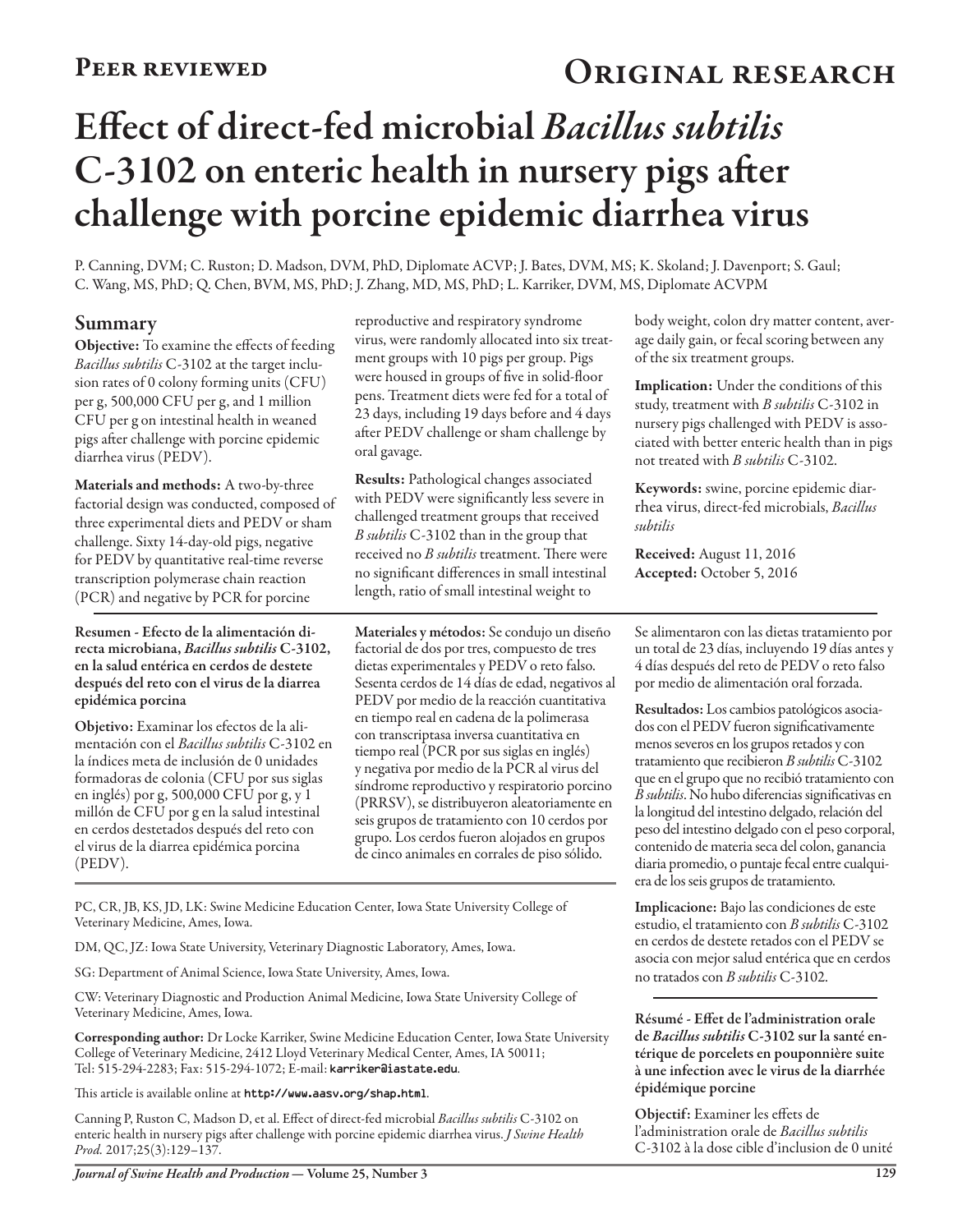formatrice de colonie (UFC) par g, 500,000 UFC par g, et 1 million UFC par g sur la santé intestinale de porcelets sevrés suite à une infection défi avec le virus de la diarrhée épidémique porcin (VDEP).

Matériels et méthodes: Une étude avec un plan factoriel de 2 × 3 a été menée, composé de trois diètes expérimentales et une infection défi avec VDEP ou une infection simulée. Soixante porcs âgés de 14 jours, négatifs pour le VDEP par réaction d'amplification en chaîne quantitative (PCR) en temps réel avec la polymérase réverse et négatif par PCR pour le virus du syndrome reproducteur et respiratoire porcin (VSRRP), ont été répartis de manière aléatoire en six groupes de traitement de 10 porcs par groupe. Les porcs étaient logés en groupe de cinq porcs dans des parcs avec des planchers pleins. Les diètes ont été données aux groupes sous traitement pour un total de 23 jours, 19 jours avant et 4 jours après le challenge avec le VDEP ou l'infection simulée par gavage oral.

Résultats: Les changements pathologiques associés avec le VDEP étaient significativement moins sévères dans les groupes infectés ayant reçu *B subtilis* C-3102 comparativement aux groupes n'ayant pas reçu de traitement avec *B subtilis* C-3102. Il n'y avait aucune différence significative dans la longueur du petit intestin, le ratio du poids du petit intestin sur le poids corporel, le contenu en matière sèche du côlon, le gain moyen quotidien, ou le pointage fécal entre les six groupes de traitement.

Implication: Dans les conditions de la présente étude, le traitement avec *B subtilis* C-3102 de porcs en pouponnière infectés avec VDEP est associé avec une meilleure santé entérique que chez des porcs non traités avec *B subtilis* C-3102.

**P**orcine epidemic diarrhea virus<br>(PEDV) was first detected in N<br>America in April 2013 and sing<br>has been diagnosed in over 30 US sta (PEDV) was first detected in North America in April 2013 and since then has been diagnosed in over 30 US states, with more than 9000 confirmed cases.<sup>1</sup> It is well understood that PEDV affects intestinal health by producing atrophic enteritis through viral destruction of enterocytes.<sup>1,2</sup> Infected suckling and nursery pigs experience a maldigestive and malabsorptive diarrhea resulting in acute dehydration, and increased risk of septicemia due to decreased intestinal barrier functions. The severity of clinical signs is age dependent, with piglets less than 7 days of age demonstrating the most severe diarrhea and mortality rates.<sup>1,2</sup> Many swine production groups and stakeholders are interested in products that mitigate clinical signs and reduce intestinal pathology associated with PEDV. In addition to biologics and supportive fluid therapy,

direct-fed microbials (DFMs) may present an alternative option to supportive therapy for PEDV-infected pigs. Direct-fed microbials, which are readily accessible to producers and easily incorporated into feed rations for adult and growing animals, have been investigated in the food-animal literature for their effects in improving intestinal health, feed efficiency, and meat quality, and modifying fecal consistency.<sup>3,4</sup> Targeted studies<sup>5,6</sup> have investigated the effects of DFMs on pathogen shedding and mitigating clinical signs caused by enteric pathogens, including *Salmonella* serovars and *Escherichia coli.* Common commercially available DFM products are strain specific and include yeasts and (or) bacteria, specifically *Bacillus*  species and (or) *Lactobacillus* species*.* To date, we have been unable to find publically available peer-reviewed literature describing the effects of DFMs on intestinal health and pathology following challenge with or exposure to PEDV. As PEDV is a contemporary pathogen with several well developed challenge models, an assessment of the utility of DFMs in mitigating the effects of the disease was warranted and relevant to modern pig production.3,7,8

The focus of this study was on *Bacillus subtilis* C-3102 (Calsporin; Calpis Co Ltd, Japan and Quality Technology International, Huntley, Illinois), which is a gram-positive, catalase-positive, rod-shaped obligate aerobe that is stable in extreme environmental conditions.9 It has a history of use in swine since 1981 and is manufactured as a commercial product available to the US swine industry.10

The objective of this study was to examine the effects on intestinal health and pathology of feeding *B subtilis* C-3102 prior to and during a PEDV challenge in weaned pigs. The targeted inclusion rates studied were 0 colony-forming units (CFUs) per g, 500,000 CFUs per g, and 1 million CFUs per g.

#### Material and methods

This study was approved by the Iowa State University Institutional Animal Care and Use Committee.

#### Animals and housing

Sixty 14-day old, high health status barrows (30) and gilts (30) were sourced from a private commercial provider in Iowa. Fourteenday-old weaned piglets were selected to ensure that pigs would be sufficiently young

at PEDV inoculation to experience clinical signs, and because suckling pigs would not have substantial feed intake while on the sow. Pigs and their dams had no history of PEDV or porcine deltacoronavirus exposure or clinical signs and were considered naive to these pathogens. Pigs were housed at the Iowa State University Laboratory Animal Resources Facility in 12 different rooms, five pigs per room, with two rooms for each treatment group. The rooms had solid floors, and each contained one water nipple and feeder. Pigs were fed ad libitum in a plastic pan-style feeder with 61 cm of tray length divided into three feeding spaces. Gruel feed was offered for the first 3 days of the study to ease the transition from milk to solid food. Floor space per animal met the requirements set in the Guide for the Care and Use of Agricultural Animals in Research and Teaching.11

#### Study design

Treatment allocation. Upon arrival, pigs were each weighed and given a uniquely numbered plastic livestock ear tag placed in the right ear (Allflex, Dallas, Texas). Pigs were randomized to treatment groups and to individual rooms using the random number generator function in Microsoft Excel (Microsoft, Redmond, Washington). The 60 pigs were each randomly allocated to one of the six treatment groups (Table 1), with 10 pigs per treatment group (five barrows and five gilts).

This was a  $2 \times 3$  factorial design involving three experimental diets and PEDV or sham challenge. The experimental diets were standard, commercially prepared, antibioticfree nursery pig diets containing *Bacillus subtilis* C-3102 (Calsporin at 0, 500,000, or 1 million CFUs per g). Groups were challenged with either PEDV-positive or PEDVnegative cell-culture fluids by oral gastric gavage. Table 1 displays the six treatment groups represented in this design. Pigs were acclimated to the research facilities and solid feed for 3 days. The study diets were then fed for 19 days and pigs were inoculated with PEDV-positive or PEDV-negative cellculture fluid on day 22. On the basis of the manufacturer's recommendations, optimal gastrointestinal effect was anticipated after feeding for 14 to 21 days, which thus was selected as the targeted duration of feeding before inoculation with PEDV.

Four days after inoculation (day 26), pigs were euthanized and necropsied. The pigs remained on the treatment diets up to and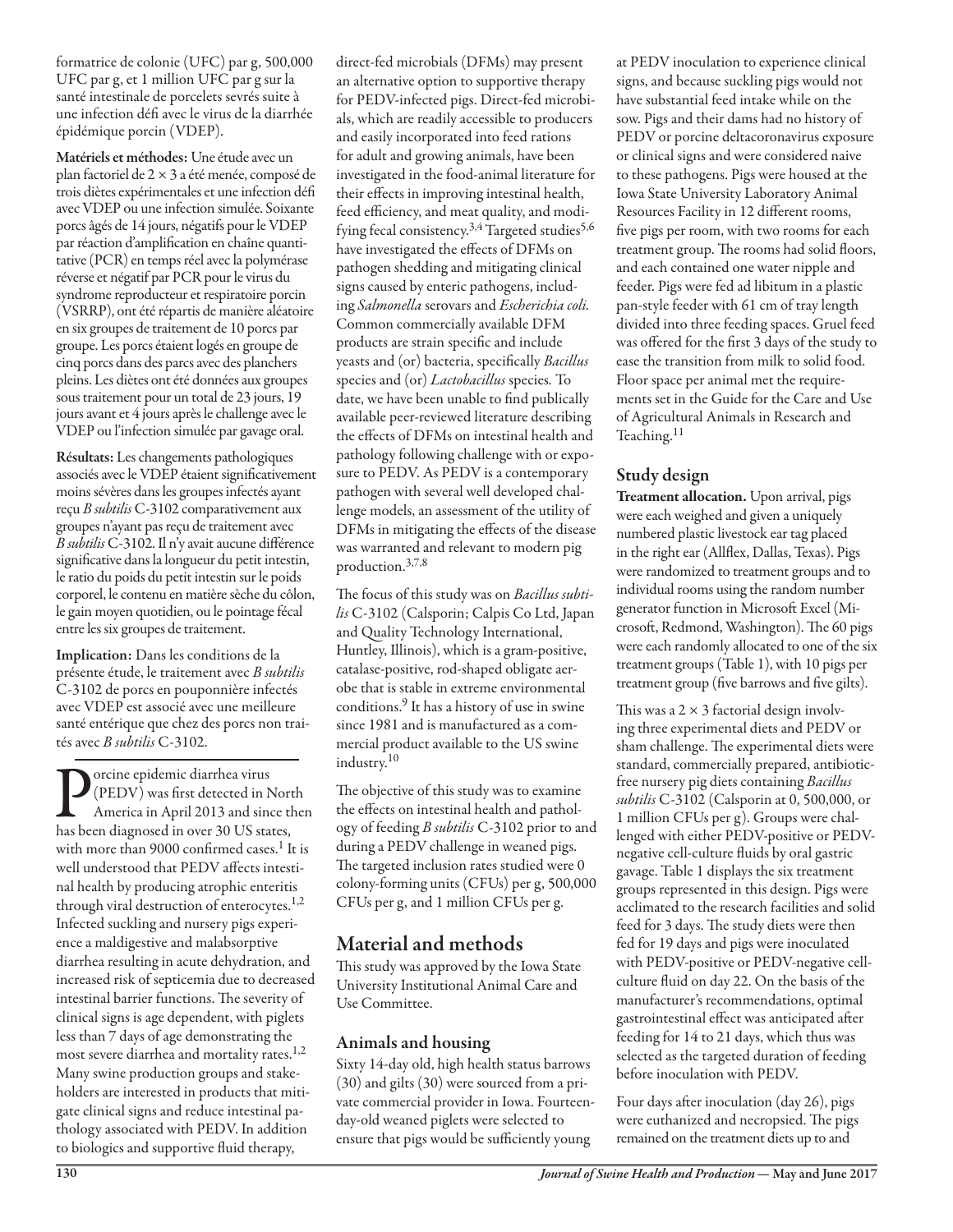**Table 1:** Pigs fed *Bacillus subtilis* C-3102 at one of three concentrations in the feed for 19 days were then administered, by gavage, cell culture either positive (three groups) or negative (three groups) for porcine epidemic diarrhea virus (PEDV)\*

| <b>Treatment group</b> | Inoculum <sup>+</sup>      | <b>Diet treatment</b>              |
|------------------------|----------------------------|------------------------------------|
|                        | PEDV-negative cell culture | None                               |
|                        | PEDV-negative cell culture | B subtilis C-3102, 500,000 CFU/g   |
| $\overline{3}$         | PEDV-negative cell culture | B subtilis C-3102, 1,000,000 CFU/g |
| $\overline{4}$         | PEDV-positive cell culture | None                               |
|                        | PEDV-positive cell culture | B subtilis C-3102, 500,000 CFU/g   |
| 6                      | PEDV-positive cell culture | B subtilis C-3102, 1,000,000 CFU/g |

2 × 3 factorial design with 10 pigs randomly allocated to each dietary treatment group for a total of 60 pigs. Pigs weaned at 14 days of age were each fed *B subtilis* C-3102 (Calsporin; Calpis Co Ltd, Japan and Quality Technology International, Huntley, Illinois) for 19 days at one of three concentrations in the feed. On day 20 of feeding treatment diets, pigs received cell culture either positive or negative for PEDV by oral gavage. Four days after inoculation, pigs were euthanized by captive bolt and intestinal samples were collected.

PEDV in cell culture was confirmed by quantitative real-time reverse transcription polymerase chain reaction testing.

CFUs = colony-forming units.

including the day of necropsy, totaling 23 days on the experimental diets.

#### Pre-trial processing

On day 1 of the study, blood and fecal swabs were collected from each pig. Whole blood was collected by jugular venipuncture into a serum separator tube. Whole blood was centrifuged at 2000*g* for 10 minutes and serum was poured into plastic snap cap 5-mL serum tubes. Polyester-tip swabs were used to collect fecal samples. Swabs were then placed in 1 mL of sterile phosphate buffered saline (PBS) in a 5-mL snap cap tube. Serum and fecal samples were submitted to the Iowa State University Veterinary Diagnostic Laboratory (ISU VDL). The following assays were performed: PRRSV polymerase chain reaction (PCR)<sup>12</sup> was performed on serum samples pooled in groups of five. Additionally,  $\text{PEDV}^{13}$  and  $\text{PRRSV}^{12}$  enzymelinked immunosorbent assays (ELISAs) were performed individually on serum samples. Fecal swabs were pooled in groups of five, and PEDV PCR<sup>1,8</sup> was performed on each pool. Pigs included in the trial did not consume water or feed with antibiotics for at least 7 days prior to the beginning of the trial, and had no prior injectable antibiotic treatments before the trial start date.

#### Feed and water

Heartland Co-op (Waukee, Iowa) provided three custom grind and mix diets for the trial (*B subtilis* C-3102 at 0, 500,000, and 1 million CFU per g). The diets contained no antibiotics and met the National Research Council nutrition requirement for pigs.14 The diets were produced at the mill in 453-kg batches. One 22.7-kg bag

of *B subtilis* C-3102 (Calsporin 2.0B lot 190588) containing 412.3 billion CFU per kg of *B subtilis* C-3102, guaranteed analysis, was supplied to the feed mill and incorporated into the rations as per label instructions for each given concentration. The three rations were then processed into 22.7-kg bags labeled with the corresponding *B subtilis* C-3102 concentration. The feed was stored in bins with locking lids in each room. Correct diet allocation to each study room was verified by two people, independently, each day. Commercial nursery phase-one starter pellets without *B subtilis* C-3102 or antibiotics were fed during the first 3 days of the acclimation period. After the acclimation period, the pigs were started on the *B subtilis* C-3102 diets ad libitum and continued on these diets for the remainder of the trial. Daily feed and water samples were collected from each room and stored at -20°C for further analysis if needed.

#### Porcine epidemic diarrhea virus (PEDV) challenge

On day 22 of the trial, the sham challenge (groups 1, 2, 3) and the PEDV challenge (groups 4, 5, 6) were performed by orogastric gavage using an 18 French rubber catheter. Each pig in treatment groups 1, 2, and 3 was inoculated with 10 mL of a PEDV-negative virus culture medium. Each pig in treatment groups 4, 5, and 6 was challenged with 10 mL of PEDV-positive cell culture containing  $10^4$  median tissue culture infective doses (TCID<sub>50</sub>) of PEDV per mL. Ten-mL aliquots of PEDV-positive and PEDV-negative inoculum were collected at the time of inoculation and submitted for PEDV PCR to confirm status.

#### Biological sample collection

Pig weights and fecal swabs. Pig weights were obtained on arrival (day 0), at commencement of study diets (day 3), on day of inoculation (day 22), and on day of necropsy (day 26). At each weigh point, the scale was calibrated with a 20-kg calibration weight. Average daily gain (ADG) was calculated for the 23 days of the study period and reflected the time in which pigs were fed the treatment diets (day 3 to day 26).

Fecal swabs were collected on arrival (day 0), at commencement of feeding study diets (day 3), after 11 days (day 14) and 18 days (day 21) on the study diet, on day of inoculation (day 22), at 2 and 3 days post inoculation (dpi), and on the day of necropsy (day 26). Fecal swabs collected at necropsy (4 dpi) were tested individually for PEDV by quantitative real-time reverse transcription PCR. The remaining swabs were stored at -80°C for further analysis if needed.

Sample collection at necropsy. Four days after inoculation, all pigs were euthanized by captive bolt and exsanguination and necropsied. If gross pathology was observed at necropsy, observations were recorded and fresh and fixed tissues of affected organs were collected for diagnostic testing. Each pig's gastrointestinal tract was then removed. Zip ties were placed 1 cm distally from the junction of the stomach and duodenum and 1 cm proximal to the ileocecal junction to standardize removal between pigs. The intestines were separated from body wall attachments and laid out on a necropsy table. The large intestine was then removed.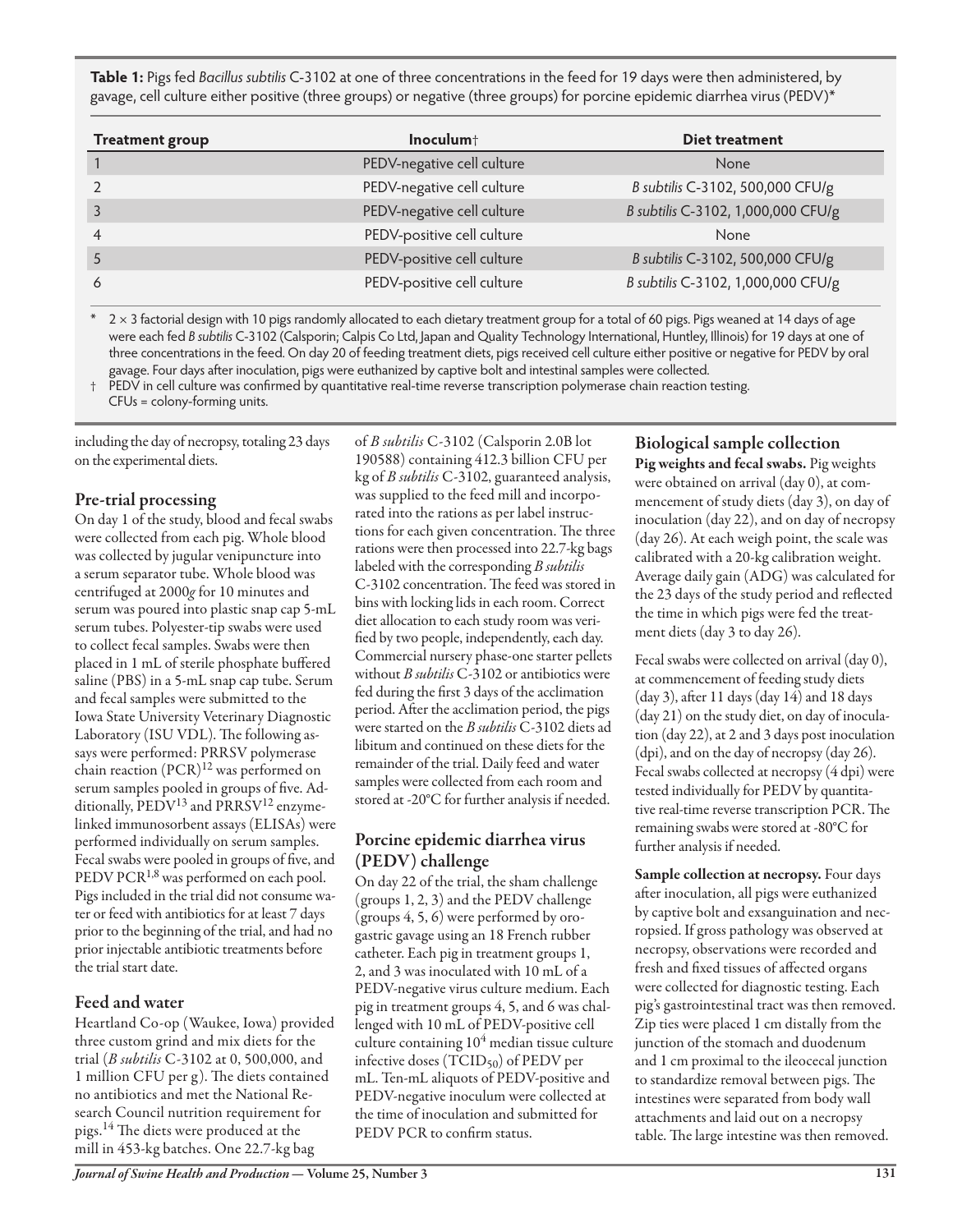Milking out the contents of the intestines was possible, but was not performed due to concern about disrupting intestinal mucosa for fixation and histopathologic examination. The entire length of the small intestine was measured and recorded. As the small intestine was susceptible to elongation from manual manipulation, the tension applied to the intestine might have greatly affected the measured length. To mitigate variation, two people were solely responsible for measuring small intestinal length (SIL) and were trained to apply equal tension to facilitate consistency between measurers. The weight of the gastrointestinal tract was recorded on a digital 500-g  $\times$  0.01-g scale that was calibrated with a 100-g calibration weight. Small intestine weight-body weight (SIWB) is the weight of the small intestine divided by body weight to create a standardized weight for each pig, which was then used in the statistical models.

The small intestinal tract was folded on itself to create four segments of equal length in a W formation. From the proximal end, the sample sites were duodenum (W1), proximal jejunum (W2), mid-jejunum (W3), distal jejunum (W4), and ileum (W5). Two 1-cm sections were collected at each of the five sites for fresh and fixed tissues.

#### Immunohistochemistry

Histopathology slides were prepared for PEDV immunohistochemistry (IHC) for each of the five small intestinal sections of all pigs as described in Madson et al.<sup>1</sup> Viral antigens (PEDV) were detected and semiquantitatively scored<sup>1</sup> on the basis of the following criteria:  $0 =$  no signal;  $1 = 1\%$  to 10% of villous enterocytes within section showing a positive signal;  $2 = 11\%$  to 50% of villous enterocytes showing a positive signal; and  $3 = 51\%$  or more of villus enterocytes showing a positive signal.<sup>1</sup> All scoring was performed by a veterinary pathologist blinded to treatment allocation.

#### Histopathology and atrophic enteritis scoring

A veterinary pathologist, blinded to treatment allocation, measured three perceived full-length villi and crypts per section using a computerized image system (Olympus DP72 camera, cellSens digital imaging software, Olympus, Waltham, Massachusetts). The mean villus length and crypt depth were calculated for each segment and used to determine villus height-to-crypt-depth ratios

(VCR).1 Atrophic enteritis (AE) scoring was performed for each of the five small intestinal sections of each pig. Scores were based on the following criteria:  $0 =$  no enteritis observed;  $1 =$  mild atrophic enteritis;  $2 =$ moderate atrophic enteritis; and  $3 =$  severe atrophic enteritis. Scoring was performed by a single veterinary pathologist blinded to treatment allocation.

#### Inoculum preparation

To generate the inoculum, PEDV US prototype strain isolate USA/IA19338/2013 was propagated and virus concentration was determined on Vero cells (ATCC CCL-81).<sup>15</sup> The eighth passage of the virus on cell culture was diluted with post-inoculation medium to a final concentration of  $10^4$  TCID<sub>50</sub> per mL and stored at -80°C upon use.<sup>15</sup>

#### Porcine epidemic diarrhea virus PCR and quantitation

A previously described PEDV nucleocapsid (N) gene-based qualitative real-time reverse transcription PCR (qRT-PCR) was used in this study for the detection of PEDV RNA.1,8,15,16 Polymerase chain reaction amplification was performed using Path-ID Multiplex One-Step RT PCR kit (Thermo Fisher Scientific, Carlsbad, California) on an Applied Biosystem 7500 fast instrument (Thermo Fisher Scientific) and analyzed by system software. Serial 10-fold dilutions of in vitro transcribed RNA standards were used in the PEDV N gene-based qRT-PCR to generate standard curves and quantify viral loads (genome copies per mL) in test samples.<sup>8</sup> Results of PCR testing were reported as cycle threshold (Ct) values, with Ct values ≥ 36 considered negative.

#### Cecum and colon dry matter (DM)

Cecum and colon contents were milked out into separate sterile sample containers. These specimens were frozen at -20°C and then submitted for DM analysis. Digital photographs of the colon contents were taken for fecal consistency scoring.

Determination of cecum and colon DM was performed under standard operating protocols and supervision of one of the authors (SG). Cecum and colon contents were thawed over a 24-hour period, and 15 g of each sample was weighed out on a 500-g  $\times$  0.01-g scale. A volume of 20 mL of 1:32 accelerated hydrogen peroxide (Accel disinfectant; Virox Technologies Inc, Oakville, Ontario, Canada) was added to each sample. Aluminum pans were used to weigh out two 5.00-g aliquots of cecal contents on a 200-g  $\times$  0.01-g scale. This was repeated for colon contents of each pig. All samples were placed in a large convection oven (Yamato Mechanical Convection Oven, model DKN810, Santa Clara, California) at 20.6°C. At 48 hours, samples were removed and placed into a plastic desiccator to cool, and then weighed again on the  $200-g \times 0.01-g$ scale. The following equation to determine DM percentage equals

$$
\frac{dry\ weight - pan\ weight}{wet\ weight - pan\ weight} \times 100
$$

The mean DM of the two aliquots for each pig for both cecum and colon was calculated.

#### Fecal scoring methods

Photographs of colon contents were taken for each pig and assigned a fecal consistency score by a veterinarian using the photographs and blinded to treatment allocation. Fecal consistency was scored on a scale of 1 to 4, where  $1 =$  normal;  $2 =$  mild diarrhea;  $3 =$  moderate diarrhea; and  $4 =$  severe watery diarrhea.

#### Statistical analysis

Responses were analyzed using linear mixed models for each variable of interest. For analyses of intestinal variables, IHC, AE, VCR, PEDV genome copies per mL, treatment group, intestinal segment, and their interactions were used as fixed effects, whereas room and animal were used as random effects. A natural log transformation for the response variable PEDV genome copies per mL was performed to meet normality assumptions for its generalized linear mixed model. For the analyses of the following variables (ADG, cecum dry matter, colon dry matter, small intestine length, small intestine weight per kg body weight, and fecal score), treatment group was the fixed effect and room was the random effect. Comparisons among groups were assessed using F-tests followed by Tukey's *t* tests for multiple comparisons. Differences were considered significant at *P* < .05. All analysis was performed on SAS 9.4 (SAS institute Inc, Cary, North Carolina).

### Results

Pre-trial contamination screening Samples collected from all pigs on the day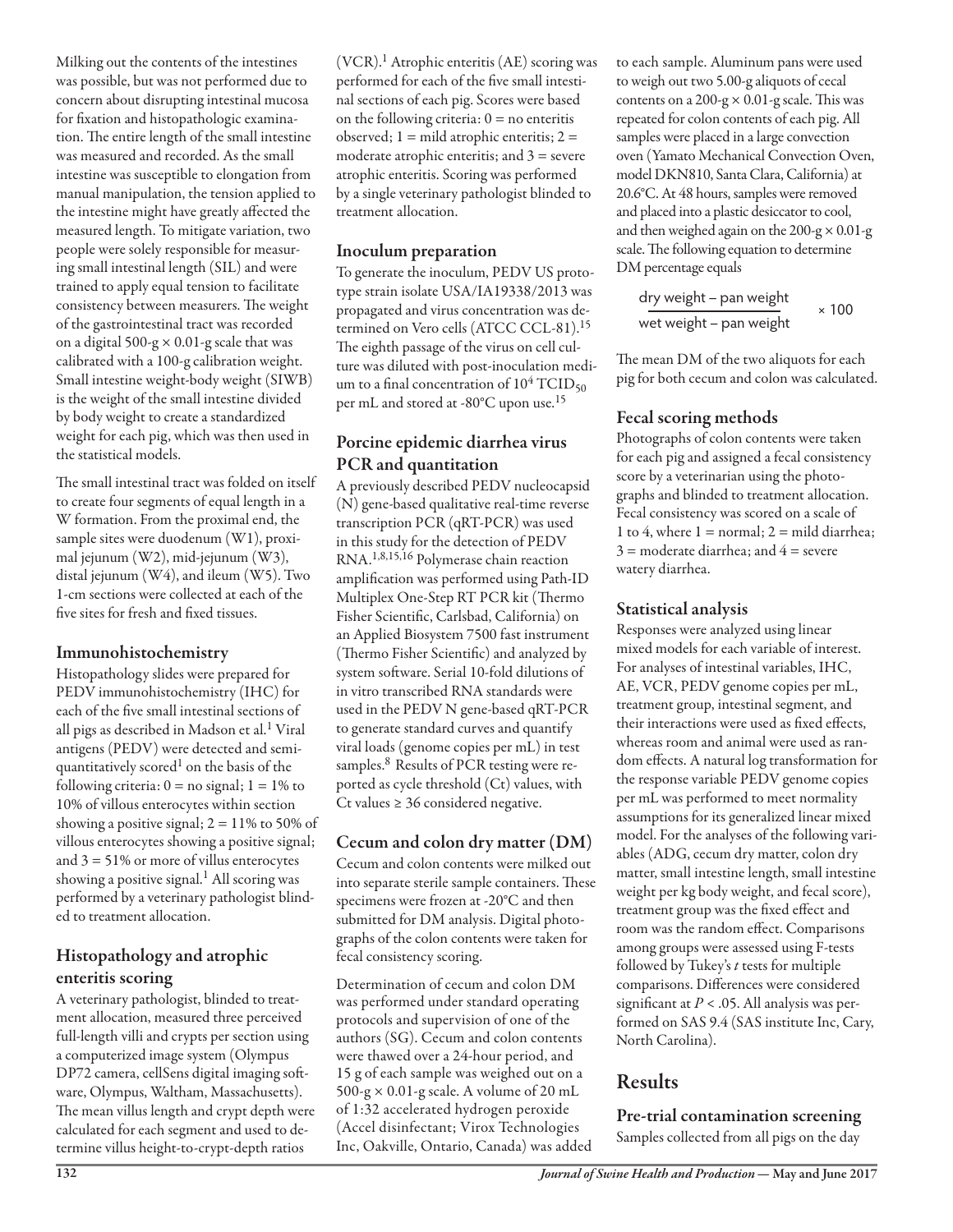of arrival were negative by PRRSV pooled PCR and individual PRRSV ELISAs on serum. Porcine epidemic diarrhea virus PCR tests on pooled fecal swabs and PEDV ELISA tests on serum were also all negative. For samples collected on the day of inoculation, pools of fecal swabs from all groups and PEDV-negative cell culture inoculum were PEDV-negative on PCR.

#### Clinical assessment

Pigs were generally healthy and active and there was no mortality during the trial. Fecal staining of pen walls or pigs, acute dehydration, vomiting, and lethargy were not observed in any treatment group after inoculation with PEDV.

#### Gross pathology

For PEDV-positive groups and at all diet inclusion levels of *B subtilis* C-3102, the small intestines were thin, dilated, and filled with watery ingesta. In the PEDV-negative groups, no gross lesions were noted for the small intestine at necropsy.

### Immunohistochemistry (IHC) score

Results for pairwise comparisons of IHC scores between treatment groups are presented in Table 2 for each intestinal segment. There were significant differences in IHC scores between groups 4 and 5 and 4 and 6 for several segments. There were no significant differences in the IHC scores for any intestinal segments between groups 1 and 2, 1 and 3, 1 and 5, 2 and 3, 2 and 5, 3 and 5, and 5 and 6.

#### Villus-to-crypt (VCR) ratio

Table 3 presents comparisons of VCRs between treatment groups for each segment. Villus-to-crypt ratios were significantly higher in groups 1, 2, and 3 (all PEDVnegative) than in Group 4 (PEDV-positive), and were significantly lower in Group 4 than in Group 5.

#### Atrophic enteritis (AE)

Table 4 reports significant pairwise comparisons of AE score for each segment between

treatment groups. Atrophic enteritis score was significantly higher in group 4 than in groups 5 and 6 for several segments within each comparison.

#### Quantitative real-time reverse transcription PCR for porcine epidemic diarrhea virus

The PEDV-positive cell-culture inoculum was PEDV-positive (cycle threshold value = 17.5). For fecal swabs collected on day 4 post inoculation, treatment groups 1, 2, and 3 tested PEDV-negative by PCR. Treatment groups 4, 5, and 6 were PEDV PCR-positive and further quantification was performed on each individual swab. Mean log PEDV genome copies per mL and standard error (in parenthesis) for groups 4, 5, and 6 were 19.18 (3.35), 13.29 (3.35), and 15.66 (3.35). None of the differences in pairwise comparisons between treatment groups were significant at  $P < .05$  for mean log genome copies per mL of feces.

**Table 2:** Mean differences\* and *P* values† for pairwise comparisons of porcine epidemic diarrhea virus (PEDV) immunohistochemistry (IHC) scores between treatment groups for each of the five intestinal segments assessed (W1 to W5)

|                |                | W <sub>1</sub> | W <sub>2</sub>  | W <sub>3</sub> | W <sub>4</sub>   | W <sub>5</sub> |
|----------------|----------------|----------------|-----------------|----------------|------------------|----------------|
| Groups         |                | Difference (P) | Difference (P)  | Difference (P) | Difference (P)   | Difference (P) |
| 1              | $\overline{2}$ | 0(1)           | 0(1)            | 0(1)           | 0(1)             | 0(1)           |
|                | 3              | 0(1)           | 0(1)            | 0(1)           | 0(1)             | 0(1)           |
| 1              | $\overline{4}$ | $-1$ (<.001)   | $-2.4$ (< .001) | $-2.3$ (<.001) | $-2.3$ (< .001)  | $-2$ (< .001)  |
|                | 5              | $-0.2$ (.64)   | $-0.5$ (.24)    | $-0.5$ (.24)   | $-0.5$ (.24)     | $-0.4(.35)$    |
| 1              | 6              | $-0.4(.35)$    | $-0.9(0.04)$    | $-0.9(0.04)$   | $-0.9(0.04)$     | $-0.9(0.04)$   |
| 2              | 3              | 0(1)           | 0(1)            | 0(1)           | 0(1)             | 0(1)           |
| 2              | $\overline{4}$ | $-1$ (< .001)  | $-2.4$ (<.001)  | $-2.3$ (<.001) | $-2.3$ (<.001)   | $-2 (< .001)$  |
| 2              | 5              | $-0.2$ (.64)   | $-0.5$ (.24)    | $-0.5$ $(.24)$ | $-0.5$ (.24)     | $-0.4(.35)$    |
| $\overline{2}$ | 6              | $-0.4(.35)$    | $-0.9(0.04)$    | $-0.9(0.04)$   | $-0.9(0.04)$     | $-0.9(0.04)$   |
| 3              | $\overline{4}$ | $-1$ (<.001)   | $-2.4$ (< .001) | $-2.3$ (<.001) | $-2.3$ (<.001)   | $-2 (< .001)$  |
| 3              | 5              | $-0.2$ (.64)   | $-0.5$ (.24)    | $-0.5$ (.24)   | $-0.5$ (.24)     | $-0.4(.35)$    |
| 3              | 6              | $-0.4(.35)$    | $-0.9(0.04)$    | $-0.9(0.04)$   | $-0.9(0.04)$     | $-0.9(0.04)$   |
| $\overline{4}$ | 5              | 0.8(.06)       | $1.9$ (< .001)  | 1.8 (< .001)   | 1.8 (< .001)     | 1.6(0.002)     |
| $\overline{4}$ | 6              | 0.6(0.16)      | $1.5$ (< .001)  | $1.4$ (< .01)  | $1.4 \times .01$ | 1.1(0.01)      |
| 5              | 6              | $-0.2$ (.64)   | $-0.4(0.35)$    | $-0.4(.35)$    | $-0.4(.35)$      | $-0.5$ (.24)   |

\* Treatment groups described in Table 1. Mean IHC scores were compared between treatment groups listed in the first two columns for each of the five intestinal segments assessed (W1 to W5). Intestinal segments examined: duodenum (W1), proximal jejunum (W2), midjejunum (W3), distal jejunum (W4), and ileum (W5).

† *P* refers to the *P* value for the difference in mean IHC scores between the two groups listed on each row, generated from Tukey's adjustment for multiple comparisons. Pooled standard error, 0.4. *P* values < .05 (bold print) were considered statistically significant.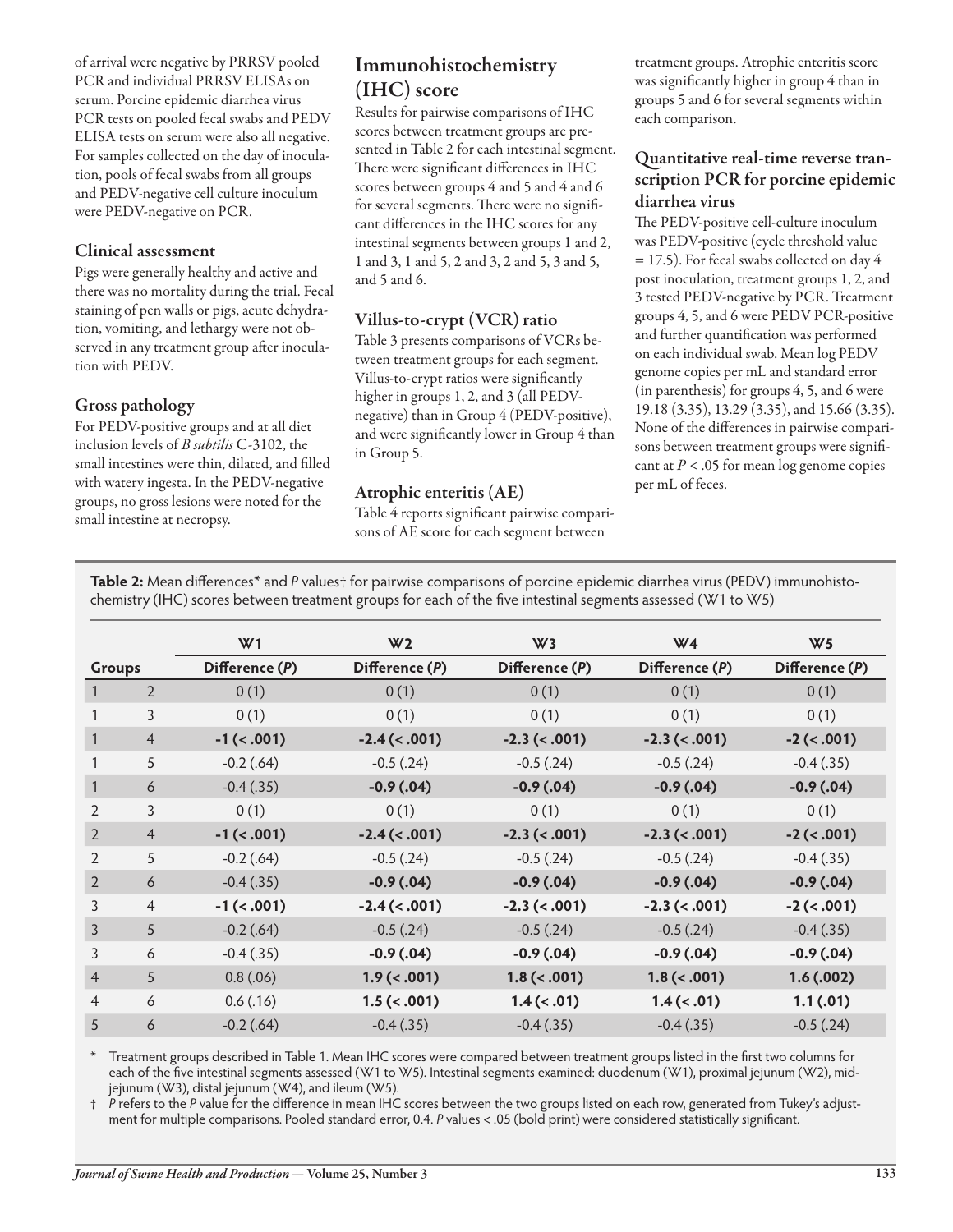**Table 3:** Mean differences\* and *P* values† for pairwise comparisons of villus height-to-crypt-depth ratios (VCRs) between treatment groups for each of the five intestinal segments assessed (W1 to W5)

|                |                | W <sub>1</sub> | W <sub>2</sub>     | W <sub>3</sub>      | W <sub>4</sub>     | W <sub>5</sub>    |
|----------------|----------------|----------------|--------------------|---------------------|--------------------|-------------------|
| Groups         |                | Difference (P) | Difference (P)     | Difference (P)      | Difference (P)     | Difference (P)    |
|                | $\overline{2}$ | $-0.011(.96)$  | $-0.580(.01)$      | $-0.334(.15)$       | $-0.345(.13)$      | $-0.146(.53)$     |
|                | 3              | 0.492(0.03)    | $-0.294(0.20)$     | $-0.100(.66)$       | $-0.112(.62)$      | $-0.0554(.81)$    |
|                | $\overline{4}$ | 0.395(.09)     | 0.715(0.002)       | 0.624(0.01)         | 0.500(0.03)        | 0.358(.12)        |
|                | 5              | $-0.027(.91)$  | 0.261(.26)         | 0.0351(.88)         | $-0.0860(.71)$     | $-0.139(.54)$     |
| 1              | 6              | 0.123(.59)     | 0.474(0.4)         | 0.482(.04)          | 0.322(.16)         | 0.270(.24)        |
| $\overline{2}$ | 3              | 0.503(0.03)    | 0.285(.21)         | 0.235(.31)          | 0.233(.31)         | 0.091(.69)        |
| 2              | $\overline{4}$ | 0.406(.08)     | $1.30 \times .001$ | $0.958 \, (< .001)$ | 0.845 (< .001)     | 0.504(0.03)       |
| 2              | 5              | $-0.0161(.94)$ | 0.841 (< .001)     | 0.369(0.11)         | 0.259(.26)         | $0.0066$ $(.98)$  |
| 2              | 6              | 0.134(.56)     | $1.05 \; (< .001)$ | 0.816(0.001)        | $0.667 \, (< .01)$ | 0.416(0.07)       |
| 3              | $\overline{4}$ | $-0.0974(.67)$ | 1.01 (< .001)      | $0.723$ (<.01)      | 0.612(0.01)        | 0.414(07)         |
| 3              | 5              | $-0.519(0.02)$ | 0.555(0.02)        | 0.135(.56)          | 0.0263(.91)        | $-0.084(.71)$     |
| 3              | 6              | $-0.370(.11)$  | 0.768 (< .001)     | 0.581(0.01)         | 0.434(.06)         | 0.325(.16)        |
| $\overline{4}$ | 5              | $-0.422(.07)$  | $-0.454(.04)$      | $-0.588(.01)$       | $-0.586(.01)$      | $-0.498(.03)$     |
| $\overline{4}$ | 6              | $-.272(.23)$   | $-0.242(.29)$      | $-0.142(.54)$       | $-0.178(.44)$      | $-0.0883$ $(.70)$ |
| 5              | 6              | 0.150(.51)     | 0.213(.35)         | 0.446(0.05)         | 0.408(.08)         | 0.409(.08)        |

Treatment groups are described in Table 1. Mean VCRs were compared between treatment groups listed in the first two columns for each of the five intestinal segments assessed. Intestinal segments examined: duodenum (W1), proximal jejunum (W2), mid-jejunum (W3), distal jejunum (W4), and ileum (W5).

† *P* refers to the *P* value for the difference in mean VCRs between the two groups listed on each row, generated from Tukey's adjustment for multiple comparisons. Pooled standard error, 0.229. *P* values < .05 (bold print) were considered statistically significant.

#### Macroparameters of gut health

Cecum and colon dry matter. Mean cecum and colon DM percentages were determined and pairwise comparisons of DM percentages for both cecum and colon samples revealed several statistically significant differences reported in Table 5.

Fecal score. Mean fecal score was recorded; however, there were no significant differences in fecal consistency for all pairwise comparisons of the six treatment groups  $(P \ge .05)$ .

Small intestine weight by body weight (SIWB) and SIL. There were no significant differences in least squares mean SIWB or SIL between pairwise comparisons of all groups.

Average daily gain. Pairwise comparisons between treatment groups for 23-day ADG using Tukey's least squares means adjustment for multiple comparisons were not significantly different for any of the treatment groups.

#### **Discussion**

The literature available on the effects of DFMs on enteric disease or on reducing shedding of pathogens is limited. Trials assessing the effect of *Lactobacillus* species on fecal shedding of enteric pathogens and ADG in *Salmonella* Typhimurium and rotavirus challenge models have shown limited positive effects on study outcomes.<sup>5,6</sup> There is also currently a patent (WO 2005007834 A1) submitted for a *Lactobacillus* species with the claim that this strain can inhibit growth of enteric coronavirus in vitro. Sow fecal shedding, piglet mortality, and piglet diarrhea were assessed in sows and gilts fed *B subtilis* C-3102 for 3 weeks at 107 CFUs per gram of feed.17 Sows receiving *B subtilis* C-3102 experienced a reduction in *Clostridium perfringens* fecal shedding and an increase in lactobacilli fecal shedding after 21 days of continuous exposure to the diet. *Bacillus subtilis* C-3102 is also reported to have a positive effect on sow feed consumption, wean-to-estrus interval, piglet birth weight, and fecal shedding of *Escherichia coli*  and *Clostridium* species*.* 18 Upon review of

the literature, comparable studies examining associations between *B subtilis* C-3102 and intestinal histopathology and macroparameters of gut health following PEDV infection were not found.

Significant differences in IHC score between Group 1 and Group 4 on control diets indicated that the PEDV challenge did cause enteric infection with PEDV in the study pigs. Mean IHC scores for Group 4 at 4 dpi were comparable to those reported for 3-week-old pigs.<sup>1</sup> For PED-positive groups, those fed *B subtilis* C-3102 (groups 5 and 6) had lower IHC scores than those fed control diets (Group 4), indicating that there was a lower percentage of enterocytes infected with PEDV in groups 5 and 6. The mechanism for this difference in IHC scores is unknown and pigs were not followed beyond 4 dpi to evaluate the duration and magnitude of this difference over a longer time period. There was no statistical difference in IHC scores between Group 5 and Group 6, although both were significantly lower than in Group 4. This suggests that the effect on IHC may not be dependent on dietary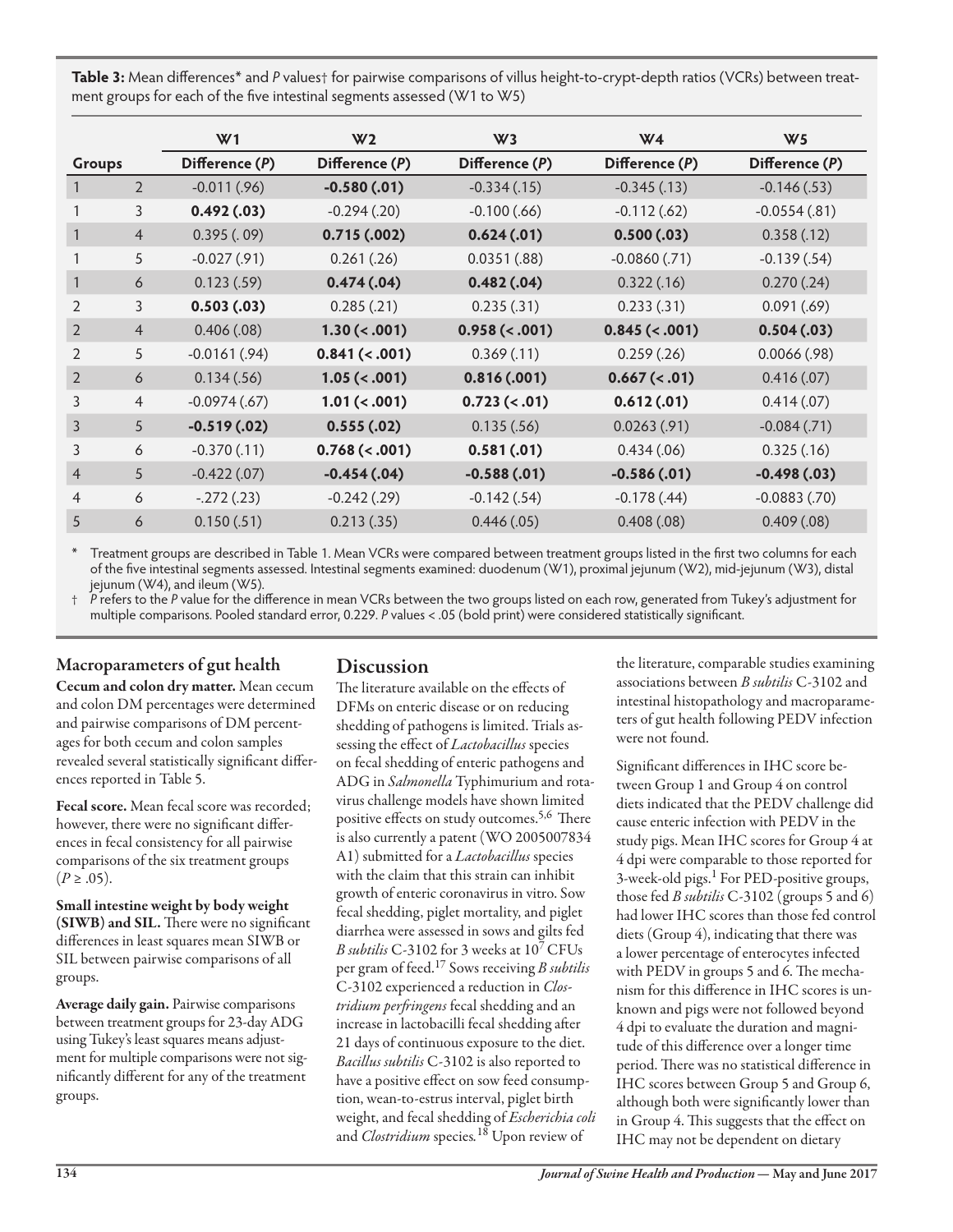| Table 4: Mean differences <sup>*</sup> and P values <sup>†</sup> for pairwise comparisons of atrophic enteritis (AE) scores between treatment groups<br>for each of the five intestinal segments assessed |                  |                  |                  |                  |                  |
|-----------------------------------------------------------------------------------------------------------------------------------------------------------------------------------------------------------|------------------|------------------|------------------|------------------|------------------|
|                                                                                                                                                                                                           | W1               | W2               | W٦               | W4               | W5               |
| <b>Groups</b>                                                                                                                                                                                             | Difference $(P)$ | Difference $(P)$ | Difference $(P)$ | Difference $(P)$ | Difference $(P)$ |

|                | <b>Silvaps</b> | <b>PURCICILLE</b> (1) | <b>PURCICILLE</b> (1) | <b>PURCICILLE</b> (1) | <b>PURCICILLE</b> (1) | <b>PURCICILLE</b> (1) |
|----------------|----------------|-----------------------|-----------------------|-----------------------|-----------------------|-----------------------|
|                | $\overline{2}$ | 0(1)                  | 0(1)                  | 0(1)                  | 0(1)                  | 0(1)                  |
|                | 3              | $-0.5$ (.16)          | 0(1)                  | $-0.1$ $(.78)$        | 0(1)                  | 0(1)                  |
|                | $\overline{4}$ | $-1.2$ (< .001)       | $-2 (< .001)$         | $-1.6$ (< .001)       | $-1.6$ (< .001)       | $-1.4$ (< .001)       |
|                | 5              | $-0.4$ (.26)          | $-0.4$ (.26)          | $-0.2$ (.57)          | $-0.1$ $(.78)$        | $-0.2$ (.57)          |
|                | 6              | $-0.7(0.49)$          | $-1.1$ (< .01)        | $-0.8(.02)$           | $-0.9(0.01)$          | $-0.9(0.01)$          |
| 2              | 3              | $-0.5$ (.16)          | 0(1)                  | $-0.1$ $(.78)$        | 0(1)                  | 0(1)                  |
| 2              | $\overline{4}$ | $-1.2$ (< .001)       | $-2 (< .001)$         | $-1.6$ (< .001)       | $-1.6$ (< .001)       | $-1.4$ (< .001)       |
| 2              | 5              | $-0.4(.26)$           | $-0.4(.26)$           | $-0.2$ (.57)          | $-0.1$ $(.78)$        | $-0.2$ (.57)          |
| 2              | 6              | $-0.7(0.49)$          | $-1.1(002)$           | $-0.8(.02)$           | $-0.9(0.01)$          | $-0.9(0.01)$          |
| 3              | $\overline{4}$ | $-0.7(0.49)$          | $-2 (< .001)$         | $-1.5$ (< .001)       | $-1.6$ (< .001)       | $-1.4$ (< .001)       |
| 3              | 5              | 0.1(.78)              | $-0.4$ (.26)          | $-0.1$ $(.78)$        | $-0.1$ $(.78)$        | $-0.2$ (.57)          |
| 3              | 6              | $-0.2$ (.57)          | $-1.1$ (.002)         | $-0.7(0.49)$          | $-0.9(0.01)$          | $-0.9(0.01)$          |
| $\overline{4}$ | 5              | 0.8(0.03)             | $1.6$ (< .001)        | $1.4$ (< .001)        | $1.5$ (<.001)         | $1.2$ (< .001)        |
| $\overline{4}$ | 6              | 0.5(.16)              | $1.6$ (< .001)        | 0.8(0.03)             | 0.7(0.49)             | 0.5(.16)              |
| 5              | 6              | $-0.3(40)$            | $-0.7$ $(.049)$       | $-0.6$ $(.09)$        | $-0.8(.02)$           | $-0.7$ $(.049)$       |
|                |                |                       |                       |                       |                       |                       |

Treatment groups are described in Table 1. Mean AE scores were compared between treatment groups listed in the first two columns for each of the five intestinal segments assessed. Sample sites were duodenum (W1), proximal jejunum (W2), mid jejunum (W3), distal jejunum (W4), and ileum (W5).

† *P* refers to the *P* value for the difference in mean AE scores between the two groups listed on each row, generated from Tukey's adjustment for multiple comparisons. Pooled standard error was 0.4. *P* values < .05 (bold print) were considered statistically significant.

concentration of *B subtilis* C-3102. The sample size of this study was small and the study had insufficient power to elucidate and quantify a dose-dependent relationship between Group 4 and Group 5 compared to Group 4 and Group 6. This represents an area for future studies to investigate further.

The findings described in the comparisons between treatment groups for IHC scores were also identified in the atrophic enteritis scores. As atrophic enteritis is a pathologic lesion association with enteric viral pathogens, and IHC is a quantitative measure of PEDV infection of the enterocytes, it is logical that these scores would mirror each other. In treatment Group 3, there was mild atrophic enteritis in the W1 and W3 segments. As these segments were IHCnegative for PEDV, and the fecal swabs from these pigs were PEDV-negative on PCR, this mild enteritis could be attributed to other enteric viruses such as rotavirus, or to enteric inflammation related to diet or to other bacterial pathogens.

In swine, *B subtilis* increases the prevalence of bacterial colonization with *Streptococcus* 

species, *Bifidobacterium* species, and *Lactobacillus* species, which may act to competitively exclude pathogens from colonizing the mucosal surface.<sup>3,10,19</sup> Lactobacilli produce lactic acid, which lowers gut pH and optimizes the gut environment for commensal bacteria.3,6 *Bacillus* species also produce catalases and proteases that may serve as exogenous digestive enzymes. These enzymes can alter the protein content of gut ingesta and create optimal conditions for *Lactobacil-* $\ell$ us colonization and growth.<sup>20</sup> The resultant decrease in intestinal pH and increase of commensal bacteria may impact the ability of PEDV to infect enterocytes and may explain the lower IHC scores in Group 4 than in Group 5 or Group 6.

Values for VCR for each intestinal region were uniformly smaller, across all six treatment groups, than those reported for 3-week-old pigs.<sup>1,21</sup> Pigs in this study were approximately 5 weeks old at the time of necropsy. Villus-crypt ratio is dependent on age, diet, and genetic factors, $<sup>1</sup>$  thus the lower</sup> VCR observed here for all treatment groups  $(1, 2, 3, 4, 5, \text{ and } 6)$  may reflect a difference in pig age between the studies.

There was a significantly lower VCR for PEDV-challenged pigs in Group 4 compared to those that were sham challenged (groups 1, 2, and 3). Villus length and crypt depth are highly dynamic and reflect local insult and subsequent regeneration. The VCR provides a snapshot of current status of the villi and crypts at the time of necropsy, and the VCR is expected to increase post inoculation as the pig recovers. $1,7$  Although VCRs were significantly higher in PEDVpositive pigs fed *B subtilis* C-3102 than in controls, the clinical significance of this finding in terms of ADG and morbidity is unclear. It would be necessary to stagger necropsies over several dpi and extend the duration of the study to assess the long-term effect of *B subtilis* C-3102 on VCR after PEDV challenge.

In this study, quantitation of the PEDV challenge was used to verify that the challenge dose was homologous between groups. Groups 4, 5, and 6 were all PEDV-positive at 4 dpi and there were no significant differences in genome copies per mL shed in the feces. This indicates that continuously feeding pigs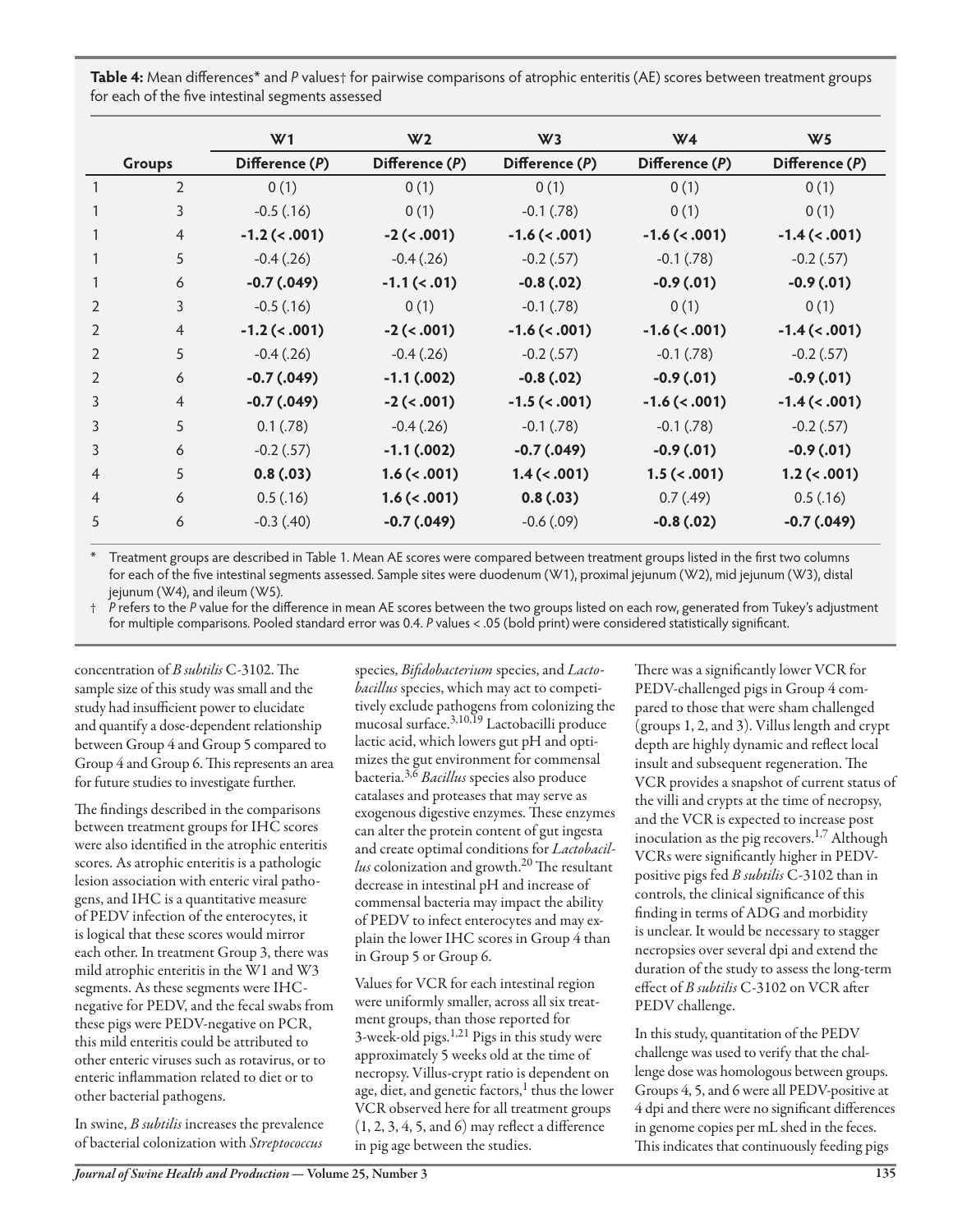**Table 5:** Pairwise comparison of mean cecum and colon DM percent between treatment groups\*

| Groups         |                | Difference in mean<br>cecum DM (%) | P value for cecum DM<br>comparison between groupst | colon DM (%) | Difference in mean P value for colon DM comparison<br>between groups <sup>+</sup> |
|----------------|----------------|------------------------------------|----------------------------------------------------|--------------|-----------------------------------------------------------------------------------|
|                | $\overline{2}$ | 0.28                               | 1.00                                               | 1.25         | .74                                                                               |
|                | 3              | $-0.23$                            | 1.00                                               | 0.83         | .93                                                                               |
|                | $\overline{4}$ | 3.37                               | .01                                                | 2.71         | .15                                                                               |
| 1              | 5              | 1.77                               | .16                                                | 5.89         | $-.01$                                                                            |
| $\mathbf{1}$   | 6              | 1.61                               | .22                                                | 1.55         | .57                                                                               |
| $\overline{2}$ | 3              | $-0.51$                            | .95                                                | $-0.42$      | 1.00                                                                              |
| $\overline{2}$ | $\overline{4}$ | 3.09                               | .02                                                | 1.46         | .62                                                                               |
| 2              | 5              | 1.49                               | .27                                                | 4.65         | .02                                                                               |
| $\overline{2}$ | 6              | 1.33                               | .36                                                | 0.30         | 1.00                                                                              |
| 3              | $\overline{4}$ | 3.60                               | $-.01$                                             | 1.88         | .40                                                                               |
| 3              | 5              | 2.00                               | .11                                                | 5.06         | .01                                                                               |
| 3              | 6              | 1.84                               | .14                                                | 0.72         | .96                                                                               |
| $\overline{4}$ | 5              | $-1.60$                            | .22                                                | 3.19         | .08                                                                               |
| $\overline{4}$ | 6              | $-1.76$                            | .16                                                | $-1.16$      | .79                                                                               |
| 5              | 6              | $-0.16$                            | 1.00                                               | $-4.35$      | .02                                                                               |

Treatment groups are described in Table 1. Mean differences in colon and cecum percent DM calculated by subtracting the mean cecal or colon dry matter percentage in column two from the percentage in column one.

† *P* values were generated from Tukey's adjustment for multiple comparisons. Pooled standard error of cecum DM content was 0.61% and of colon DM was 0.91%. *P* values < .05 (bold print) were considered statistically significant. DM = dry matter.

with *B subtilis* C-3102 after PEDV challenge did not alter fecal virus shedding. Groups 1, 2, and 3 remained PEDV-negative throughout the trial, thus the PEDV-positive and PEDV-negative cell culture inoculum was successfully administered without crosscontamination at or after inoculation.

The 23-day ADG was lower than industry standards of 250 to 350 g per day for nursery pigs for the first 3 weeks post weaning.<sup>22</sup> Conventionally, pigs are weaned at 21 days, but pigs were weaned at 14 days of age for this study. Clinical signs of PEDV (diarrhea, dehydration, mortality, and depression) are age dependent.<sup>1,2</sup> As the goal of the study was to produce a successful PEDV infection with enteric lesions, 14-day-old pigs, in lieu of 21-day-old pigs, were utilized in this study. Technical representatives for Calpis Co Ltd and Quality Technology International recommended feeding *B subtilis* C-3102 continuously for approximately 3 weeks prior to PEDV challenge to provide optimal opportunity for the product to impact the gut. This extended feeding period could negatively impact clinical severity of

PEDV challenge by increasing pig age at challenge, thus it was elected to start the trial with a younger pig, at the age of 14 days.

There were no differences in SIWB or SIL between the groups. Small intestinal weightbody weight was impacted by the volume and composition of intestinal ingesta. Despite the large potential for variability, the mean SIWB did not differ between groups, and there was also no difference between groups for SIL. The SILs determined in this study are comparable to SILs in 35- and 39-day-old pigs.23,24 The functional significance of SIL is related to digestion capacity to maximize growth and is strongly related to pig age and growth rate. $^{24}$  As ADG increases with days on feed in the growing period,<sup>24</sup> a difference in SIL between groups might have been appreciated if the duration of the study had been extended.

Fecal scores for all groups did reflect mild looseness in the stool; however, there was no difference in fecal scores between groups. This finding indicates that PEDV status is not correlated with visual fecal scores in weaned pigs under the conditions of this study. As PEDV

status is critical to personnel, equipment, trucking logistics, and biosecurity, the results of the fecal score analysis highlight the importance of conducting diagnostic testing to ascertain the PEDV status of weaned pigs.

The cecum and colon DM were measured to provide an objective assessment for fecal consistency. Keeping PEDV status constant, cecum DM did not differ significantly between diet groups. Disease status did impact cecum DM, but not colon DM in this study, as Group 1 and Group 4 did not differ significantly in colon DM. For future PEDV studies, cecum DM appears to have more utility than colon DM in reflecting diseaseassociated changes in fecal consistency.

The findings of this study support an association between feeding *B subtilis* C-3102 and mitigating severity of PEDV lesions, including lower IHC scores, lower AE scores, and higher VCRs at 4 dpi in nursery pigs challenged with PEDV, compared to cohorts that did not receive *B subtilis* C-3102. However, amount of virus shedding at 4 dpi did not differ with *B subtilis* C-3102 feeding. The results did appear to show that Group 5 animals benefited more than Group 6 animals